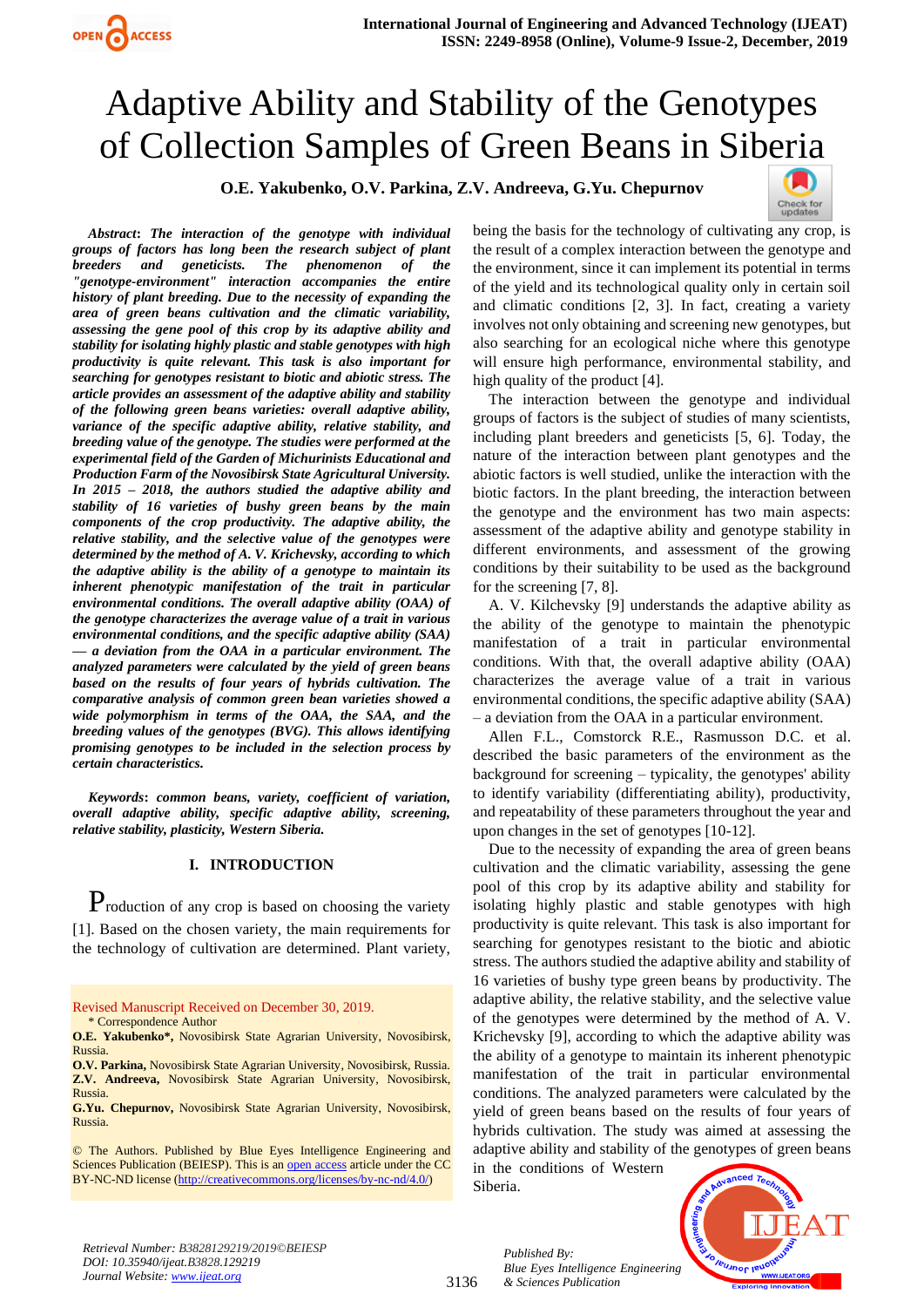#### **II. PROPOSED METHODOLOGY**

#### **A. General description**

The studies were performed in 2015 – 2018 at the experimental field of the Garden of Michurinists Educational and Production Farm of the Novosibirsk State Agrarian University in Novosibirsk.

The experimental plot was located in the drained forest-steppe on the slopes of the Ob plateau. The fields were divided into rectangles bordered by wind belts. The climate was sharply continental.

The soil in the experimental plot was gray forest heavy loamy soil on carbonate-free heavy loam.

The objects of the study were varieties of bushy common green beans (Phaselous vulgaris L.) of various ecological and geographical origin. The standards were Siberian-bred green beans varieties Nika (an early maturing variety) and Solnyshko (a midseason-ripening variety). These varieties feature the high quality of the beans, they are adapted to the Siberian conditions, suitable for mechanized cultivation, and boast high and stable yields of beans and seeds.

#### **B. Algorithm**

The adaptive ability and stability of the genotypes were studied in accordance with the procedure of A. V. Kilchevsky [9]. A. V. Kilchevsky et al. suggested the method of analyzing the interaction between the genotype and the environment (GEI), which allowed simultaneously analyzing the overall and specific adaptive ability of genotypes and assessing the environment as a background for screening.

The suggested method of assessing the OAA and the SAA is based on testing a population of *n* genotypes in *m*  environments. The number of repetitions is *c*. Then

*x*<sub>*ikr</sub>*=  $u + v_i + d_k + (vd)$  *ik*+ *eikr,*</sub>

where  $x$  is the phenotypic value of the *i*th genotype grown in environment *k* in *r* repetitions; *u* is the overall average of the entire set of phenotypes;  $v_i$  is the effect of the *i*th genotype;  $d_k$  is the effect of *k* environment;  $(vd)_{ik}$  is the effect of interaction of the *i*th genotype of the *k* environment; *eikr* is the effect due to accidental causes and assigned to the *ikr*phenotype.

The effect of the OAA of the *i*th genotype of *CCAi*is equal to  $v_i$ , the deviation from the sum  $u + v_i$  will be the effect of the SAA of the *i*th genotype in the *k* environment —  $SAS_{ik}$ .

It is suggested that the measure of the stability of the *i*th genotype should be the SAA variance:

Let us introduce the concept of the genotype relative stability:

$$
\sigma_{\text{CACi}k=\frac{1}{m-1}\sum_{k}(d_{k}+vd_{ik})^{2}-\frac{m-1}{m}\sigma^{2}}
$$

This indicator allows comparing the results of experiments with various sets of crops, genotypes, environments, and the traits studied.

$$
S_{gi}=\frac{\sigma_{SAAik}}{u+OAA_i}100\%.
$$

For the simultaneous screening by productivity and stability, it is suggested to use the breeding value of the genotype, which is calculated by the following formula:

 $BVG_i = u + OAA_i - p\sigma_{SAAi}$ 

$$
P = \frac{100}{2\overline{s_g}}
$$

$$
\overline{S_g} = \frac{S_{g1} + \dots + S_{gn}}{n}
$$

The formula suggested for calculating the *BVG* can only be used if screening is performed in the ascending order of the characteristic value. If genotypes are screened with the lowest value of the trait, the formula has the following form:

 $BVG_i = u + OAA_i + p\sigma_{SAAi}$ 

All further calculations were performed following the above method of A. V. Kilchevsky.

In the studied years, the hydrothermal conditions were different. In 2015, favorable hydrothermal conditions for the growth and development of plants were observed. The average monthly temperature in May was 12.9 °C, i.e., 2.5 °C above the norm. The rainfall was 73.3 mm, which was 187.9 % of the norm. In June, the average monthly temperature amounted to 19.2 °C, which was 2.2 °C above the average monthly normal temperature, the rainfall amounted to 32.1 mm, i.e., 71.3 % of the norm. In the second and third decades of June, deficiency of moisture was observed. In July, the monthly average temperature was 19.6  $\rm{°C}$ , which was 0.2  $\rm{°C}$  above the norm, the rainfall in this month was 112.2 mm, which was 181 % above the norm. With that, the main part of the rainfall occurred in the first and the third decades of July. In August, the average monthly temperature was 17.1° C and exceeded the norm by 1.5 °C. The rainfall was 58.5 mm (84.8 % of the norm).

In 2016, the hydrothermal conditions for the growth and development of bean plants were favorable. At the end of the second decade of May, a collection nursery was laid. The air temperature was  $+10$  °C. The sprouts were even because of sufficient rainfall after sowing. The average temperature in May was only 10.3  $\degree$ C, i.e., 0.6  $\degree$ C below the norm; the rainfall was 32 mm, which was 86 % of the norm. In the period between sowing and sprouts, slight heat deficiency was observed. The soil temperature did not reach the optimum of  $10 - 12$ °C. In June, the average monthly air temperature was 19.7 °C, which was 2.8 °C above the norm; the rainfall was 38 mm, i.e., 69 % of the norm. In July, the average temperature was 20.2 °C, i.e., 0.8 °C above the norm. The optimum ratio of air temperature and sufficient moisture content favored the intensive development of the vegetative mass of the plants and even fruiting.

The hydrothermal conditions in 2017 were optimal for the growth and development of green beans plants. The average temperature in May was 13.3 °C, i.e., 2.4 °C above the norm. The rainfall was 27 mm, i.e., 73 % of the norm. In the third decade of May, moisture deficiency was observed, which increased the duration of the period between sowing and sprouts. In June, the average monthly temperature amounted to 19.2 °C, which was 2.2 °C above the average monthly normal temperature, the rainfall amounted to 32.1 mm, i.e., 71.3 % of the norm. In July, the monthly average temperature was 18.5 °C, which was 0.9 °C below the norm, the rainfall in this month was 100 mm, which was 163 % of the norm. With that, the main part of the rainfall occurred in the first and the third decades of July.

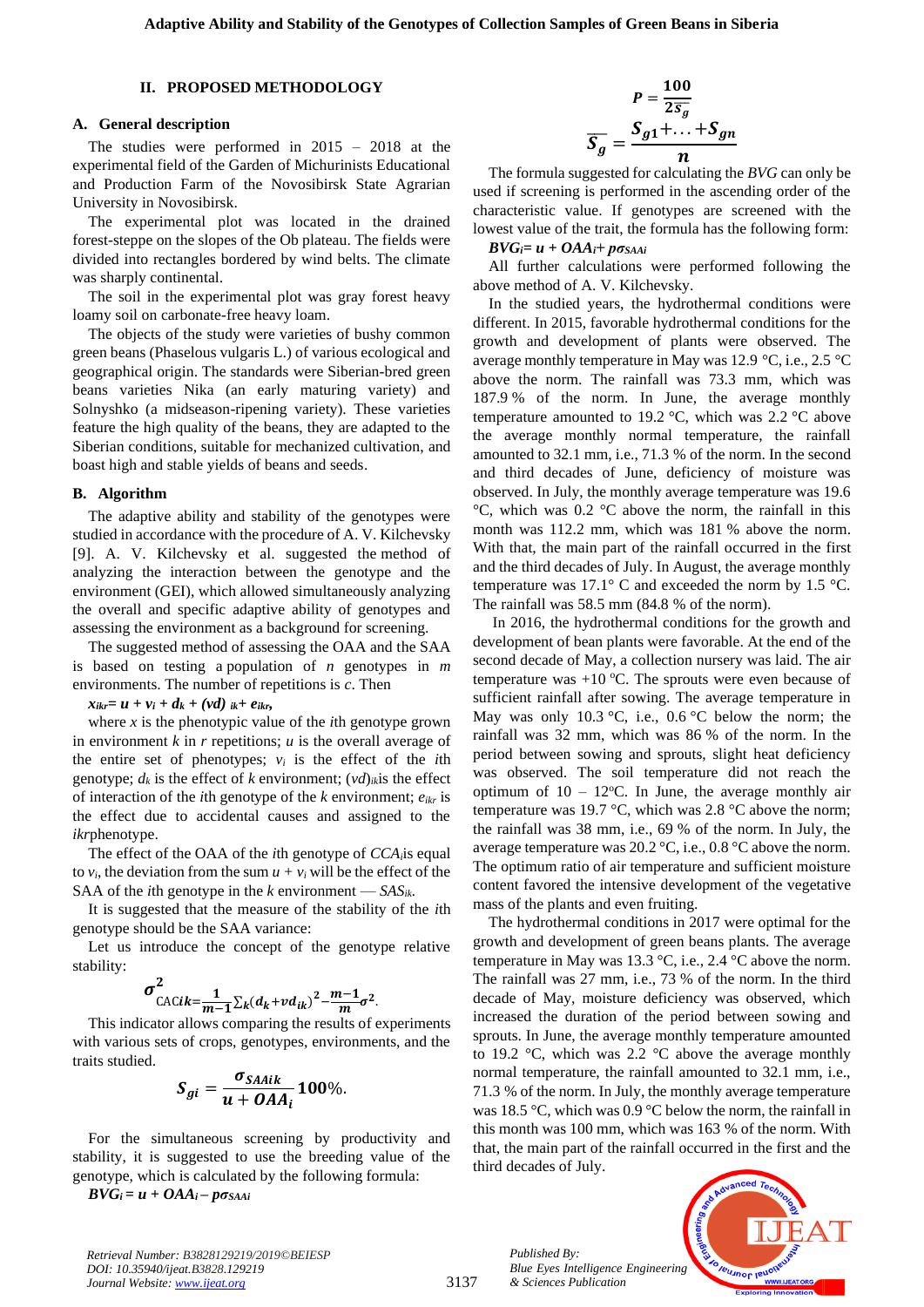

In August, the average monthly temperature was 16.9° C and exceeded the norm by 0.7 °C. The rainfall was 65 mm (97 % of the norm).

The meteorological conditions in 2018 were unfavorable for the growth and development of bean plants. In May, rainy and cool weather prevailed — the average monthly temperature was  $6.9 \degree C$ , i.e.,  $4 \degree C$  below the norm, the rainfall was 81.0 mm, i.e., 219 % of the norm. In June, the average monthly air temperature was 19.1 °C, which was 2.2 °C above the norm; the rainfall was 71 mm, i.e., 129 % of the norm. In June, the average monthly air temperature was 16.6 °C, which was 0.8 °C above the norm; the rainfall was 64.3 mm, i.e., 105 % of the norm.

# **III. RESULT ANALYSIS**

In the breeding work, the method of genetic analysis proposed by A. V. Kilchevskiy et al. has become widespread,

which is based on testing the genotypes in various environments and allowing one to identify the overall and specific adaptive ability of genotypes, their stability, their breeding value, and to perform screening by the adaptive capacity, depending on the determined screening task.

As a result of the studies, the adaptive ability and stability of 16 common green bean varieties were determined, depending on the cultivation conditions. The adaptive ability, the relative stability and the breeding value of the genotypes were determined following the specified method, where the adaptive capacity was understood as the ability of a genotype to maintain its inherent phenotypic manifestation of the trait in a particular environment. The analyzed parameters were calculated by the yield of green beans based on the results of four years of hybrids cultivation  $(2015 - 2018)$ . The obtained data are shown in Table 1.

**Table 1: Parameters of the adaptive ability and stability of green beans varieties yield**

| No.                      | Cultivar     | $Xi$ , kg/m <sup>2</sup> | OAAi (vi) | SAAi  | Sgi  |
|--------------------------|--------------|--------------------------|-----------|-------|------|
| Early maturing varieties |              |                          |           |       |      |
|                          | Nika st.     | 8.2                      | $-1.6$    | 39.55 | 78.4 |
| 2                        | Magura       | 6.9                      | $-1.9$    | 38.23 | 62.1 |
| 3                        | Sekunda      | 7.4                      | $-1.8$    | 37.36 | 53.2 |
| $\overline{4}$           | Darina       | 6.7                      | $-1.9$    | 38.18 | 63.2 |
| 5                        | Maxi         | 7.3                      | $-1.8$    | 39.26 | 52.3 |
| Mid-ripening varieties   |              |                          |           |       |      |
| 6                        | Solnyshkost. | 11.4                     | $+0.01$   | 86.75 | 76.9 |
| $7\phantom{.0}$          | Veronica     | 7.9                      | $-1.9$    | 85.81 | 43.2 |
| 8                        | Rocquentcant | 10.1                     | $+0.02$   | 86.48 | 77.3 |
| 9                        | Peak         | 7.4                      | $-2.0$    | 78.54 | 54.5 |
| 10                       | Viola        | 7.1                      | $-0.19$   | 85.66 | 61.9 |
| 11                       | Zhuravushka  | 7.2                      | $-1.3$    | 87.24 | 40.1 |
| 12                       | Marusya      | 7.2                      | $-1.5$    | 74.62 | 47.9 |
| 13                       | Sibiryachka  | 6.6                      | $+0.01$   | 86.12 | 67.5 |
| 14                       | Yantarnaya   | 5.4                      | $-1.6$    | 57.32 | 55.3 |
| 15                       | Malakhit     | 7.5                      | $-1.5$    | 87.54 | 54.1 |
| 16                       | Ukrainka     | 7.5                      | $-1.3$    | 79.35 | 48.8 |

The comparative analysis of the varieties of green beans revealed wide polymorphism by the OAA and the SAA. This allows identifying promising genotypes to be included in the selection process for creating highly productive crop varieties.

The highest OAA was found in varieties Rocquentcant, Solnyshko, and Sibiryachka, while the SAA varied from 38.18 (Darina) to 87.54 (Malakhit). The relative stability changed from 40.1 (Zhuravushka) up to 78.4 (Nika).

Thus, the varieties that were the experimental material varied by their adaptability: varieties Solnyshko and Rocquentcant were highly adaptive; varieties Nika, Sibiryachka and Darina were medium adaptive, and varieties Ukrainka and Malakhit were of the intensive type. Other varieties could be attributed to the group of medium adaptability.

## **IV. CONCLUSION**

1. By the hydrothermal conditions, the conditions of Western Siberia correspond to the biological needs of common bean.

2. It has been found that the varieties' productivity depends on the hydrothermal conditions in a particular year.

3. The breeding material has been studied by the degree of adaptability to the cultivation conditions.

*Retrieval Number: B3828129219/2019©BEIESP DOI: 10.35940/ijeat.B3828.129219 Journal Website[: www.ijeat.org](http://www.ijeat.org/)*

4. Highly adaptive varieties (Solnyshko, Rocquentcant, Veronica), and medium adaptive varieties (Nika, Sibiryachka, Darina) have been identified*.*

### **REFERENCES**

- 1. M. A. Vishnyakova,"Genofondzernobobovykh kultur iadaptivnayaselektsiyakakfaktorybiologizatsiiiekologizatsiirastenievods tva (obzor)" [The gene pool of legumes and the adaptive breeding as factors of biologization and ecologization of plant cultivation (review)], Agricultural biology, 3, 2008, pp.  $3 - 23$ .
- 2. O.E. <br>
Yakubenko, O.V.<br>
Parkina, "Perspektivnyegenotipyfasoliovoshchnoi" [Promising Parkina, "Perspektivnyegenotipyfasoliovoshchnoi" genotypes of green beans], Actual Problems of The Agroindustrial Complex: Proceedings of the scientific-practical conference for teachers, graduate students, undergraduates and students of the Novosibirsk State Agrarian University. RC "ZolotoyKolos", 2018, pp.  $56 - 59.$
- 3. G.S. Posypanov, E. Dolgodvorov, B.H. Zherukov,"Rastenievodstvo" [Crop breeding]. Moscow: KolosS, 2007, p. 612.
- 4. L.L. Eremenko, "Morfologicheskieosobennostiovoshchnykhrastenii v svyazi s semennoiproduktivnostyu" [Morphological features of vegetable plants with regard to the seed yield]. Novosibirsk: Nauka, 1975, p. 472.